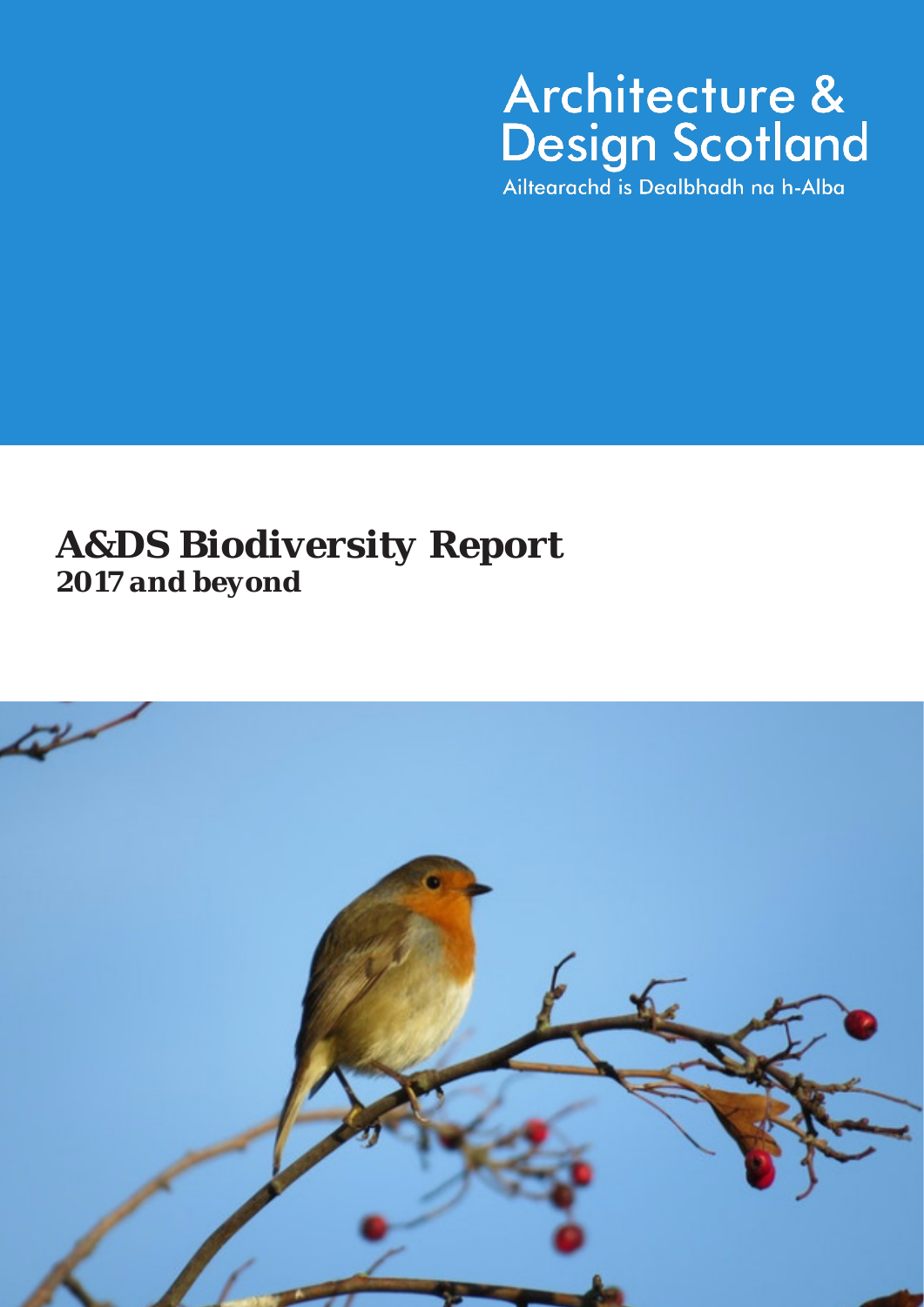Ailtearachd is Dealbhadh na h-Alba

### **A&DS Biodiversity Report to 2017 and beyond**

### **About Us**

Architecture and Design Scotland (A&DS) is an Executive Non-Departmental Public Body of the Scottish Government. Established in 2005 to promote good architecture and sustainable design, our work supports the delivery of the Scottish Government's objectives and outcomes. Our role, as set out in Creating Places, is to support and promote Scottish Ministers' policies and objectives for the built and natural environment. This role is intended to improve the quality of development in Scotland and to support and promote excellence in the delivery of good architecture, successful places and efficient processes. This role also requires us to work with other organisations to develop an effective focus on place, architecture and design across policies and working practices.

Our Strategic Plan for 2017 – 2020 sets out our focus areas to put design, innovation and place at the heart of delivery.

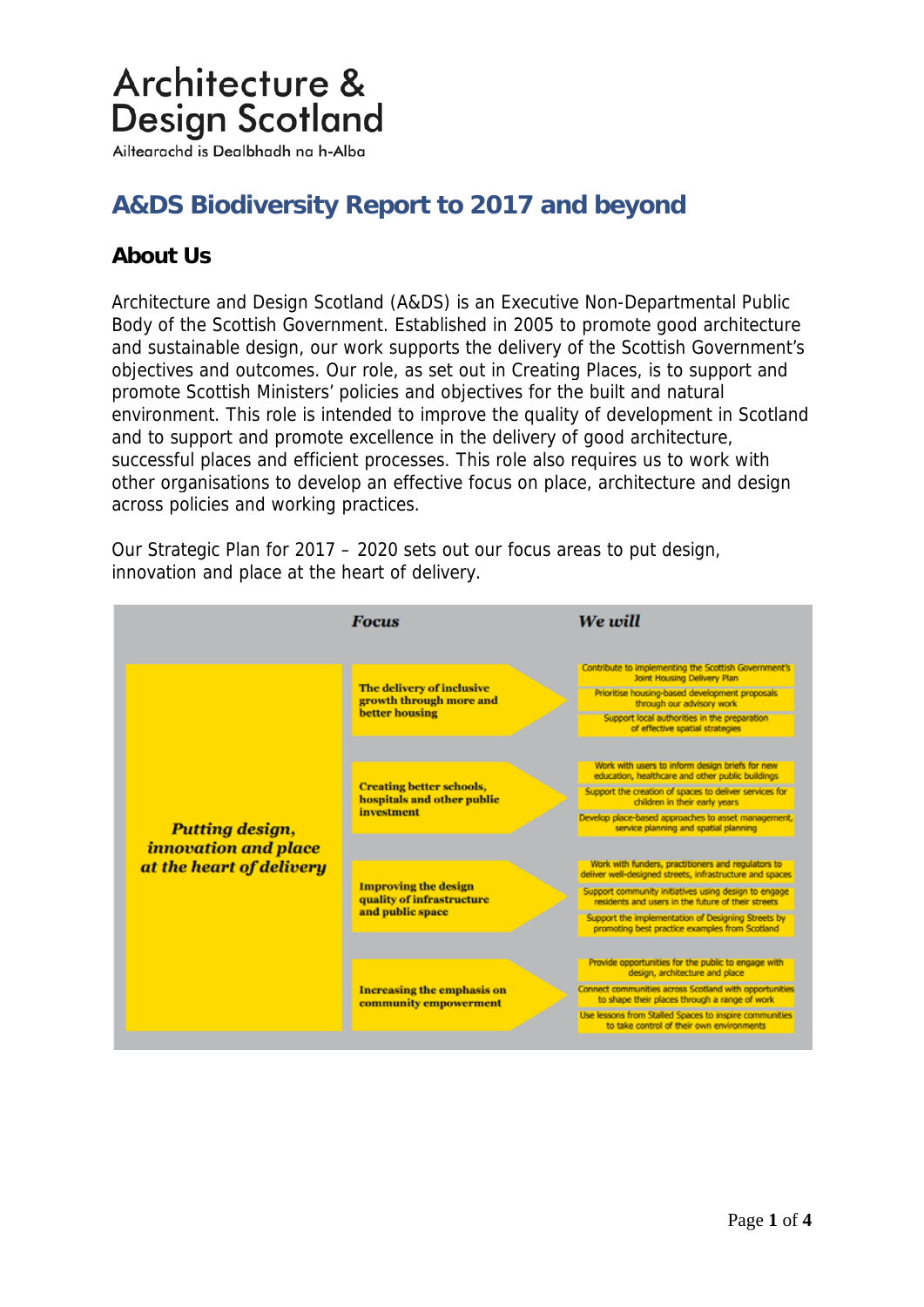Ailtearachd is Dealbhadh na h-Alba

#### **Our bases in Scotland**

Edinburgh – we occupy a two storey building at Bakehouse Close, just off the Canongate. This is a leased property with a small outdoor space, and we are responsible for maintenance of the building. Our Glasgow office is contained on level 2 of The Lighthouse, Mitchell Lane. This is a leased office space and Glasgow City Council are responsible for the maintenance of the building.

Across the two offices we have 24 FTE staff, and being a small organisation we have a relatively low carbon footprint. Travel is our biggest footprint and we are trying to reduce travelling by investing in technology.

#### **Managing the strategy and our public reporting duties – in 2017 and beyond**

We are keen to ensure we use our grant from Scottish Government responsibly and help to reduce Scotland's overall carbon emissions.

Our overall Environmental Strategy is led by our Corporate Services Manager and we encourage all of our staff to take the lead to help ensure A&DS achieves and maintains its targets set out in our strategy, in line with the Climate Change (Scotland) Act 2009.

#### **Biodiversity**

We are keen to ensure that A&DS has an impact on the surroundings it occupies. Our biodiversity targets are set out in our overall environmental strategy below.

| Objective                                                           | Achievements so far -<br>to end 2017                                                                                                                 | 2018 - 2020 measures<br>of success                                                            |
|---------------------------------------------------------------------|------------------------------------------------------------------------------------------------------------------------------------------------------|-----------------------------------------------------------------------------------------------|
| Set up and maintain<br>outdoor wildlife garden,<br>with bird boxes. | We have a small outdoor<br>space which we maintain,<br>using the guidelines from<br>RSPB to encourage birds<br>and wildlife into the<br>garden area. | We will add additional<br>bird boxes yearly to<br>encourage more birdlife<br>into the garden. |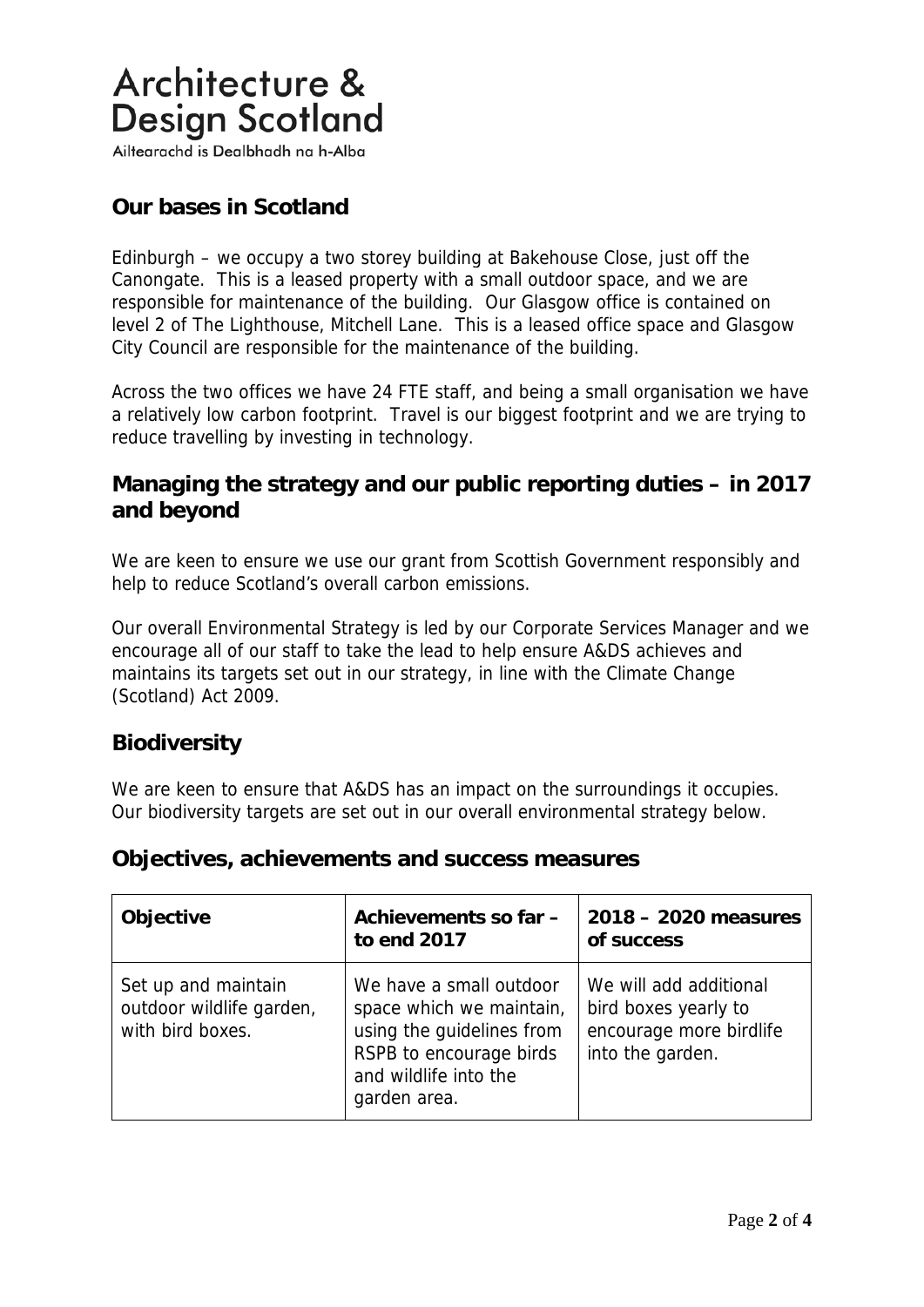| We provide bushy hedges<br>provide excellent wildlife<br>habitat.                                                                                                                                                                                                   | We have maintained our<br>shrubbery to allow wildlife<br>to nest throughout the<br>year - we have blue tits<br>and great tits nesting. | We will plant wild flowers<br>in the grass area to<br>attract insets and bees<br>into the garden.                                                                                                                                    |
|---------------------------------------------------------------------------------------------------------------------------------------------------------------------------------------------------------------------------------------------------------------------|----------------------------------------------------------------------------------------------------------------------------------------|--------------------------------------------------------------------------------------------------------------------------------------------------------------------------------------------------------------------------------------|
| Plant native shrubs,<br>flowers and grasses<br>whenever possible<br>Encourage birds by e.g.<br>rowan, hawthorn, and<br>cherry; and replaced<br>ornamental planting with<br>native species; diversify<br>your woodland areas by<br>creating glades and sun<br>spots. | We have planted native<br>shrubs and bushes.                                                                                           | We have a rolling plan to<br>plant both native and<br>non-native plants to<br>encourage a wider range<br>of wildlife into our<br>garden.                                                                                             |
| Cut grass areas – cut<br>once in spring and once<br>in autumn to encourage<br>flowers to grow and set<br>seed.                                                                                                                                                      | We maintain our grass<br>area - cutting 4 times per<br>year.                                                                           | In 2018 we will be<br>planting wild flowers in<br>the grass bed to<br>encourage insects,<br>butterflies and bees.                                                                                                                    |
| Share outside space with<br>local community eg local<br>infant school.                                                                                                                                                                                              | Initial ideas being written<br>up.                                                                                                     | Looking at developing<br>small rear garden into a<br>space for local city infant<br>school to use - we will<br>work with school to<br>create useable learning<br>space, and set up staff<br>volunteering days to<br>transform space. |
| Use recycled paper.                                                                                                                                                                                                                                                 | We are part of the<br>Government.                                                                                                      | Continue to source<br>recycled paper and<br>products.                                                                                                                                                                                |